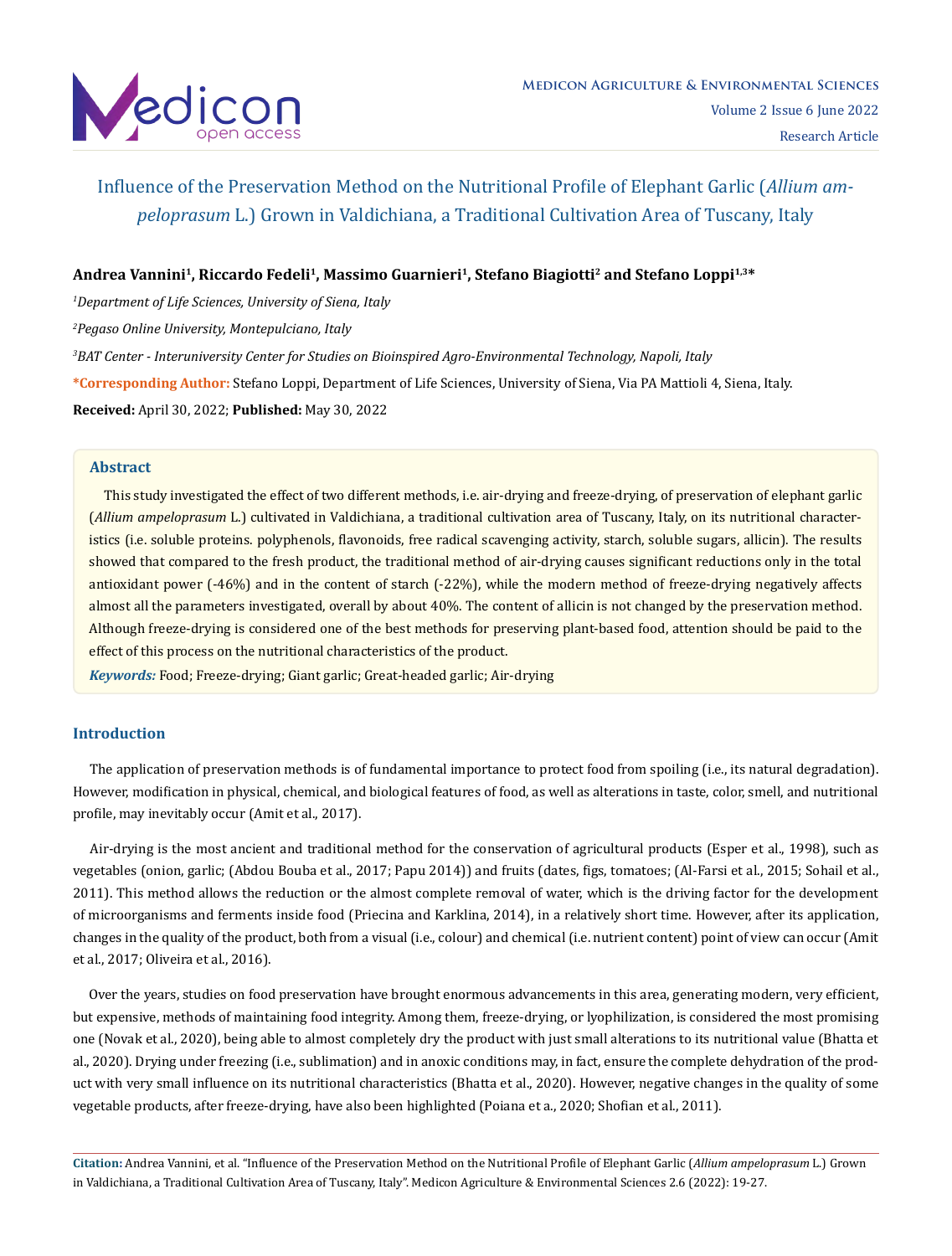$\overline{20}$ 

 The consumption of vegetables is essential for the achievement of human health and well-being (Grumezescu et al., 2018; Javed et al., 2019) because they contain numerous health-promoting molecules (such as vitamins, organosulphur, carotenoids, carbohydrates, and antioxidants;(Singh et al., 2015; Arya et al.,2019) that the human body is unable to produce itself. The regular consumption of vegetables, in fact, may ensure physiological well-being and reduce the risk of incidence of pathologies, such as cardiovascular diseases, diabetes, and cancer (Ramya et al., 2019). However, following the application of preservation methods, the nutritional profile of vegetables can be altered, either from a positive or negative point of view (Vyankatrao et al., 2014; Kamiloglu et al., 2016; Neri et al., 2020). Therefore, the choice of the best method to preserve the quality of plant food should be carefully investigated on a case-by-case basis.

 The elephant garlic (*Allium ampeloprasum* L.) cultivated in Valdichiana (locally known as "Aglione della Valdichiana"), an agricultural area located in SE Tuscany (central Italy), is a traditional crop plant, which has recently undergone an important re-evaluation both from the nutritional and commercial point of view (Loppi et al.,2021; Vannini et al., 2021). From the nutritional point of view, elephant garlic is similar to common garlic, but with a much milder effect on human breath due to a much lower allicin content and a better digestibility owed to the lower fiber content (Ceccanti et al., 2021). The overall production of Aglione della Valdichiana is about 150 t y-1 and the product is commonly placed on the market about one month from harvest, after a period of air-drying, the traditional drying process. In this way, post-harvest preservation may last 6-8 months. Air-drying elephant garlic heads reduces the water content by approximately 20% (Loppi et al., 2021), but the effect of this process on the nutritional profile, to the best of our knowledge, has never been investigated. Similarly, also the effect of lyophilization has never been investigated. This study thus aimed to investigate if air-drying and freeze-drying change the nutritional properties of elephant garlic from Valdichiana.

# **Materials and Methods**

# *Sample collection*

 Plants of elephant garlic *Allium ampeloprasum* (L.) were collected from three traditional cultivation fields located in the Valdichiana (Chiana plain) during June 2021. Each farmer provided five randomly selected fresh heads of elephant garlic, each composed of five cloves. In the laboratory, one clove was randomly taken from each head (statistical replicate) and then immediately analyzed for its nutritional properties (fresh samples). At the same time, another clove was randomly taken from each head and then freeze-dried (freeze-dried samples). The remaining samples were left in a sun-sheltered and ventilated place at a temperature of 25 ± 5°C and relative humidity in the range 55-60% for four weeks. After this time, another clove was randomly taken from each head and analyzed for the content of nutritional molecules; these cloves (air-dried samples) simulate the product in its "market conditions". The experiment was replicated three times.

#### *Sample preparation*

 Both fresh and air-dried samples were peeled, finely chopped using a stainless-steel knife, and immediately analyzed for their nutritional content. Instead, freeze-dried samples were peeled, finely chopped, frozen at -80°C for 24 hours, and then freeze-dried for 48 hours using a freeze-dryer Lio SP (5Pascal, Milan, Italy) equipped with a Edwards RV3 oil vacuum pump (operating conditions: T  $= -50$ °C, P = 0.2 mbar).

#### *Nutraceutical analysis*

 The analyses carried out in this work followed the methods reported by Loppi et al. (2021) for the investigation of the nutritional features of elephant garlic cultivated in Valdichiana. The water content of samples was determined after oven-drying at 65°C for 24h. All values are expressed on an oven-dry wet basis. All analyses were run in triplicate.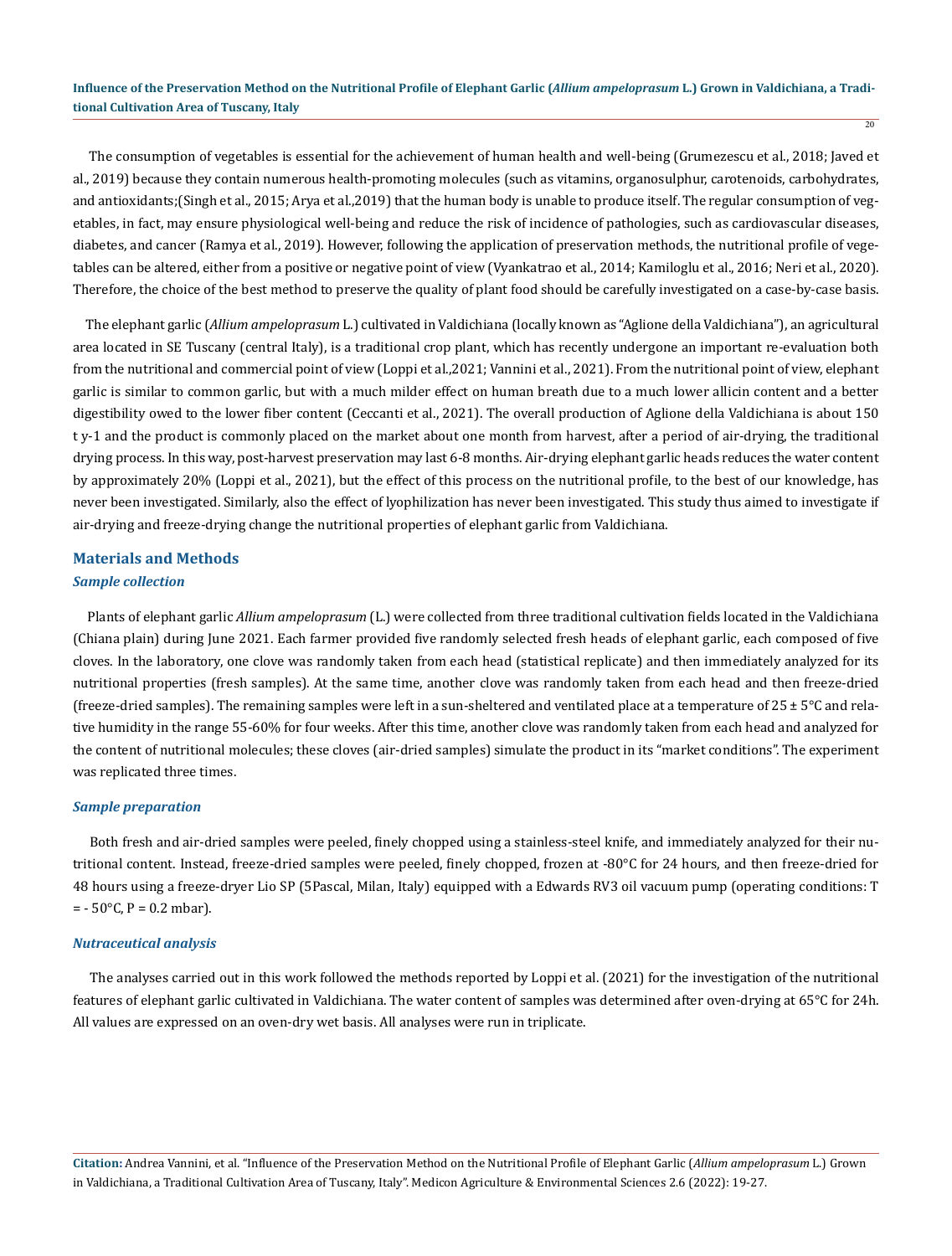#### *Soluble proteins*

The method described by Bradford (1976) was followed. Samples (approx. 0.1 g) were homogenized in 4 mL H $_2$ O and centrifuged at 4000 rpm for 5 min.; subsequently 0.2 mL of the supernatant were added to 0.8 mL of Bradford solution (Sigma-Aldrich, Darmstadt, Germany). The absorbance of the samples was read at 595 nm with a UV-VIS spectrophotometer (Agilent 8453, Santa Clara, CA, USA). The quantification was obtained with a 10-100 µg/mL calibration curve with bovine albumin (Sigma-Aldrich, Darmstadt, Germany). The results are expressed as mg g-1 of bovine albumin equivalent (BAE).

#### *Polyphenols*

 The method described by Henriquez et al. (2010) was followed, with minor modifications. Samples (approx. 0.1 g) were homogenized in 4 mL of 70% acetone and centrifuged at 4000 rpm for 5 min. 0.5 mL of the supernatant were added to 0.125 mL of the Folin-Denis' reagent (Sigma-Aldrich, Darmstadt, Germany), 0.750 mL of a saturated NaCO3 solution, and 0.950 mL of deionized water. The solution was then left at 36° for 30 min and then centrifuged again. The absorbance of the samples was read at 750 nm with a spectrophotometer (Agilent 8453, Santa Clara, CA, USA). The quantification was obtained with 30-300 µg/mL a calibration curve with gallic acid (Sigma-Aldrich, Darmstadt, Germany). The results are expressed as mg g-1 of gallic acid equivalent (GAE).

#### *Flavonoids*

 The method described by Heilmer et al. (2005) was followed. Samples (approx. 0.5 g) were homogenized in 2 mL of 80% ethanol and then centrifuged at 15,000 rcf for 5 min. The supernatant (300 µL) was added to 45 µL of a 10% AlCl $_3$  solution, at which 300 µL of a 1M NaOH solution and 360 µL of deionized H<sub>2</sub>O were then added. The absorbance of the samples was read at 517 nm with a spectrophotometer (Agilent 8453, Santa Clara, CA, USA). The quantification was done by using a calibration curve (5-200 µg/mL) of quercetin (Sigma-Aldrich, Darmstadt, Germany). The results were expressed as mg  $g<sup>1</sup>$  of quercetin equivalent (QE).

#### *Free radical scavenging activity*

 The method described by Brand-Williams et al. (1995) was followed, with modifications. Samples (approx. 0.1 g) were homogenized in 2 mL of 80% ethanol and then centrifuged at 15,000 rcf for 5 min. The supernatant (100 µL) was added to 1 mL of a DPPH (Sigma-Aldrich, Darmstadt, Germany) solution made by dissolving 3.9 mg of this reagent in 0.1 L of methanol/water (80:20v/v). All preparations were left in dark conditions (1 h) and their absorbance read at 517 nm with a spectrophotometer (Agilent 8453, Santa Clara, CA, USA). Results were expressed as % Antiradical Activity (ARA%) according to the formula:

*ARA% = 100x (1–sample ⁄ control)*

Where control indicates the absorbance of the reagents only.

#### *Starch*

 The method described by Lebon et al. (2004) was followed. Samples of (approx. 0.1 g) were homogenized in 4 mL of DMSO and then 0.5 mL of 8 M HCl were added. The extract was left at 60°C for 30 min, and, 0.5 mL of 8 M NaOH were then added. The resulting mixture was brought to 10 mL with deionized water. Subsequently, the samples were centrifuged at 4000 rpm for 5 min and 0.5 mL of the supernatant were added to 2.5 mL of a Lugol solution (HCl 0.05 M-0.03% I2, 0.06% KI); the mixture was left to react for 15 min. Samples were read at 605 nm with a spectrophotometer (Agilent 8453, Santa Clara, CA, USA). The content of starch was quantified using a 10.0-440 μg/mL calibration curve prepared with pure starch (Merck KGaA, Darmstadt, Germany).

#### *Soluble sugars and Total Sweetness Index (TSI)*

 The method described by Fedeli et al. (2022) was followed. Samples (approx. 0.1 g) were homogenized in 2 mL of deionized water and then centrifuged at 15,000 rcf for 5 min. The supernatant was filtered using a syringe filter  $(0.45 \mu m)$  and then analyzed by HPLC

**Citation:** Andrea Vannini, et al. "Influence of the Preservation Method on the Nutritional Profile of Elephant Garlic (*Allium ampeloprasum* L.) Grown in Valdichiana, a Traditional Cultivation Area of Tuscany, Italy". Medicon Agriculture & Environmental Sciences 2.6 (2022): 19-27.

 $\overline{21}$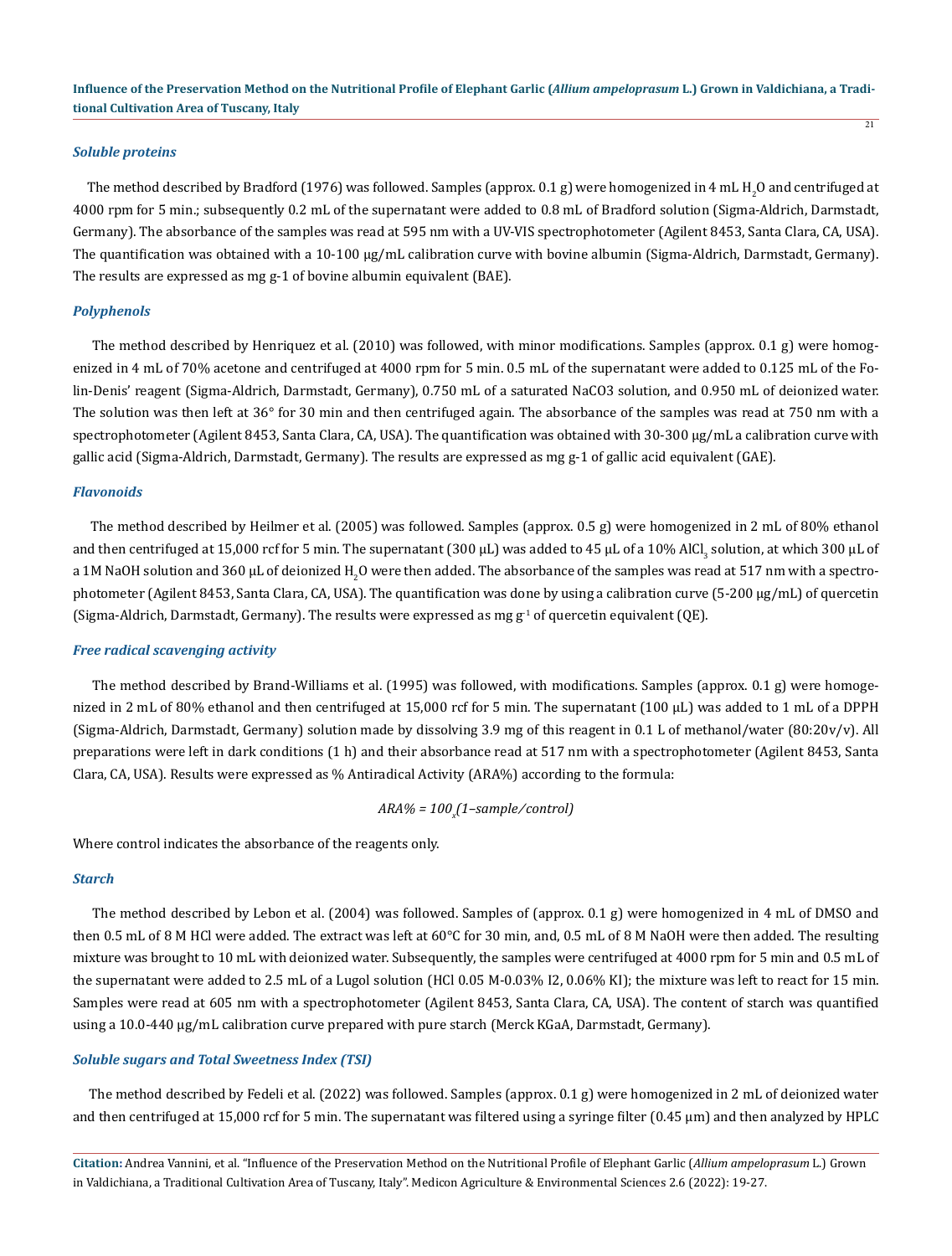$\overline{22}$ 

(Waters 600 system, MA, USA) combined with a Waters 2410 refractive index detector (MA, USA). Deionized water was used as mobile, eluted at 0.5mL/min, and a Waters Sugar-Pak I ion-exchange column (6.5 × 300 mm) maintained at 90°C using an external temperature controller (Waters Column Heater Module, MA, USA), as separator. Quantification of sucrose, glucose, and fructose was obtained using 0.1-20 mg/mL calibration curves prepared by diluting the 3 pure sugars (Merck KGaA, Darmstadt, Germany) in deionized water. The total sweetness index (TSI) was calculated according to the formula proposed by Clarke et al. (1995), often used in past studies on different food products (Fedeli et al.,2022; Magwaza et al., 2015; Chen et al., 2019).

#### *Content of allicin*

 The method described by de Diego et al. (2007) was followed. Samples (approx. 0.5 g) were homogenized in 2 mL of an ethanol/ water solution (50%/50%). Then, samples were centrifuged at 4000 rpm for 10 minutes, filtered at 0.45 µm and directly analyzed by means of a Waters 600 HPLC system (MA, USA). Allicin was separated using methanol/water (50%/50%) eluted at 1.0 mL/min and an Agilent C18 column (150x4.6 mm with 5 µm of particle size). Runs were monitored at 242 nm using a Waters 996 Photodiode Array Detector (PAD). Allicin was quantified by means of a calibration curve  $(40-160 \text{ µg/mL})$  prepared by dissolving the pure compound (DBA Italia s.r.l.; Milan, Italy) in an ethanol/water solution (50%/50%).

#### *Statistical analysis*

 The significance (p<0.05) of differences between the drying methods was checked by the pair wise t-test, correcting for multiple comparisons according to Benjamini and Hochberg (1995). Data normality was checked using the Shapiro-Wilk test. All calculations were run using the R software (2022).

#### **Results**

 The water content of fresh, air-dried, and freeze-dried samples was remarkably different (Tab. 1), with reductions by ca. 20% and 80% for air- and freeze-dried samples, respectively.

 Compared to fresh samples, air-dried samples showed reductions in the content of starch (-22%) and the expression of the total antioxidant power (-46%), while freeze-dried samples showed reductions for all the investigated parameters (ca. -40%), except for the content of sucrose (Tab. 1).

 Differences between air-dried and freeze-dried samples emerged for the content of polyphenols (32%), soluble proteins (36%), glucose (37%), fructose (37%), as well as in the expression of the total sweetness index (27%), with lower values always observed in freeze-dried samples (Tab. 1). Statistically significant differences in the content of allicin did not emerge (Tab. 1).

|                                   | <b>Fresh</b>      | Air-dried        | Freeze-dried      |
|-----------------------------------|-------------------|------------------|-------------------|
| Water content %                   | $84.1 \pm 0.1 a$  | $64.1 \pm 0.1$ h | $4.0 \pm 0.1$ c   |
| Antioxidants (ARA%)               | $24.0 \pm 2.1 a$  | $12.8 \pm 1.4 h$ | $16.2 \pm 2.7$ h  |
| Polyphenols (mg g <sup>-1</sup> ) | $2.0 \pm 0.1$ a   | $1.9 \pm 0.2 a$  | $1.3 \pm 0.1 h$   |
| Soluble proteins (mg $g^1$ )      | $25.8 + 0.9 a$    | $26.0 \pm 0.8$ a | $16.7 \pm 0.3$ b  |
| Starch $(mg g-1)$                 | $3.6 \pm 0.1 a$   | $2.8 \pm 0.5$ b  | $2.1 \pm 0.1$ b   |
| Sucrose $(mg g-1)$                | $12.6 \pm 1.4 a$  | $11.3 \pm 0.5 a$ | $11.1 \pm 0.9 a$  |
| Glucose $(mg g-1)$                | $5.5 \pm 0.3 a$   | $4.8 \pm 0.2 a$  | $3.0 \pm 0.2 h$   |
| Fructose (mg $g-1$ )              | $5.6 \pm 0.3 a$   | $4.8 \pm 0.2 a$  | $3.0 \pm 0.2 h$   |
| Total sweetness index (TSI)       | $25.2 \pm 1.7$ a  | $22.1 \pm 0.6$ a | $16.2 \pm 1.0$ b  |
| Allicin $(mg g-1)$                | $0.36 \pm 0.12$ a | $0.29 + 0.12a$   | $0.38 \pm 0.02$ a |

*Table 1:* Nutraceutical parameters (mean ± standard error) in fresh, air-dried, and freeze-dried samples of Allium ampeloprasum. Different letters indicate statistically significant (p<0.05) differences.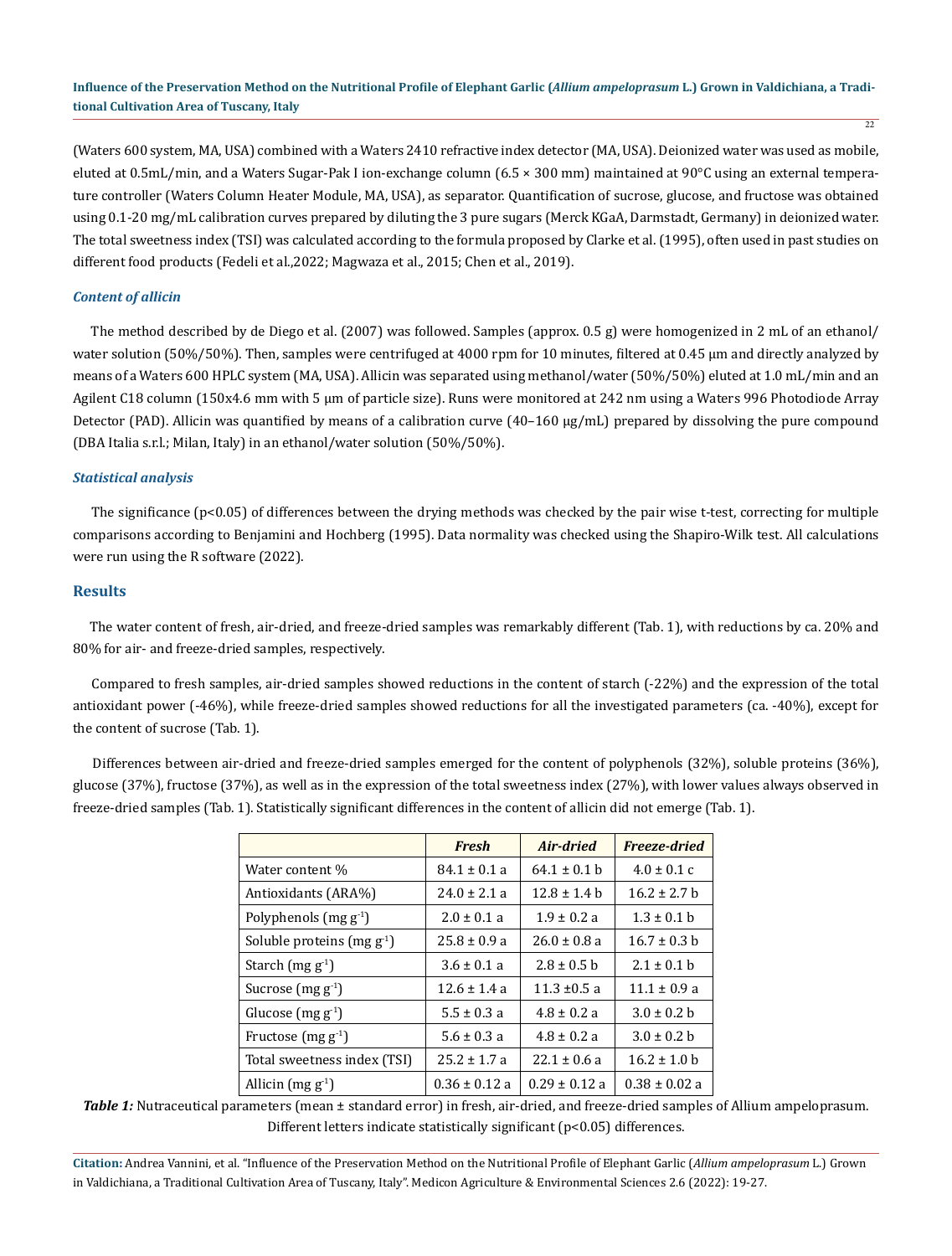#### **Discussion**

 The total antioxidant power of plant-based products or whole plants can correspond to the sum of the individual amounts of compounds with an antioxidant activity present in their tissues, generally resumed as carotenoids, polyphenols, alkaloids, nitrogen-containing, and organosulphur compounds (Nayak et al., 2015). Those compounds are, perhaps, very labile since the application of common food preservation methods, such as drying and freezing, may alter their content. In fact, both drying and freezing can reduce the total antioxidant power of both fruits and vegetables as a consequence of reactive oxygen species (ROS) overproduction (Bhatta et al., 2020; Lohachoompol et al. 2004; Hung et al., 2012; Tan et al., 2021). Dehydration, increases in respiration, and cellular damage are the main features responsible for this process (Baek et al., 2012; Meitha et al., 2020), which, in turn, causes the utilization of the whole antioxidant pool to counteract the oxidizing action. However, also food manipulation, such as cutting, can have a relevant role in reducing the total antioxidant power of plant-based food (Opara et al., 2010; Cocetta et al., 2014) since, after cutting, the oxidation of the sample increases and oxidizing enzymes from damaged cells can be released (Opara et al., 2010; Bravo and Mateos, 2008). Hence, reductions in the anti-radical scavenging activity of both air-dried and freeze-dried samples of *A. ampeloprasum* may have occurred following two main processes: either the application of the drying and freezing method or the manual chopping of the samples that happened before (in the case of freeze-dried samples) or after (in the case of air-dried samples) the application of the preservation methods.

 Polyphenols are the main representative family of antioxidants in vegetables, composed of phenolic acids, flavonoids, stiblins, phenolic alcohols, and lignans, well-known molecules which provide beneficial effects for human health (Abbas et al., 2017). Although their amount seems related to the expression of the total antioxidant power, their concentration can remain unchanged even if reductions in the total antioxidant power can be observed (Sang et al., 2014; Santarelli et al., 2020). Consistently, a reduction in the content of polyphenols was not observed in air-dried elephant garlic samples. Nevertheless, polyphenol decrease in freeze-dried samples may have been caused by the additional release of enzymes from the cells following their destruction as a result of freezing (Shofian et al., 2011). In support of this view, reductions in the content of polyphenols following freeze-drying were observed in fruits of mango (*Mangifera indica* L.), tomato (*Lycopersicon esculentum* L.), strawberry (*Fragaria ananassa* L.), sweet cherry (*Prunus avium* L.), and sour cherry (*Prunus cerasus* L.) (Poiana et al., 2010; Tan et al., 2021; Rahman et al., 2015).

 Starch is an insoluble polysaccharide consisting of polymers of α-glucose, synthesized by plants as a storage carbohydrate, and therefore, as an energy source for cellular metabolism (Raigond et al., 2015). A decrease in starch content after harvest can occur in fruits as a consequence of its use for sugar production (MacRae et al., 1992; Wegrzvn and Elspeth, 1995), but in samples of air-dried elephant garlic, this starch reduction was not observed. Nevertheless, a reduction in starch without an increase in soluble sugars was observed in samples of common garlic (*A. sativum* L.) even several months after harvest (Mashavekhi et al., 2016), suggesting that a decrease in starch content but not followed by an increase in sugar may be the rule for Allium species. The reduction of starch in freeze-dried samples, instead, may have occurred as a consequence of starch degradation generated by freezing (Feng et al., 2020), a process well-known to alter its physical properties, as well as its chemical reactivity (Oyinloye et al., 2020).

 A similar effect of freezing on molecules with nutritional value was also observed for the content of soluble proteins, which decreased by ca. 35%. Proteins are thermolabile molecules, easily subjected to unfolding after cooling and freezing, a consequence of the combination of three main factors, technically called low temperature, freeze-concentration, and ice formation (Bhatnagar et al., 2007). Following these processes, in fact, proteins face structural damage which may subsequently affect their chemical reactivity (Roy and Munishwar, 2004). Sugars can protect protein unfolding during drying (Tang et al., 2005; Tonnis et al., 2015), but this protection is not enough to totally protect from the damage that occurs as a consequence of the stronger action of freeze-drying (Allison et al., 1999). Following freeze-drying, reductions in the content of some soluble sugars (such as glucose and fructose) were also observed. We speculate that this effect is most likely due to the binding of sugars with proteins, which occurred as a consequence of the sample freezing (Tang et al., 2005). We assume that this binding, although partially reversible, would have been able to reduce the content of sugars that could be separated, and therefore, analyzed by HPLC. However, further evidence of this process is necessary.

**Citation:** Andrea Vannini, et al. "Influence of the Preservation Method on the Nutritional Profile of Elephant Garlic (*Allium ampeloprasum* L.) Grown in Valdichiana, a Traditional Cultivation Area of Tuscany, Italy". Medicon Agriculture & Environmental Sciences 2.6 (2022): 19-27.

 $\overline{23}$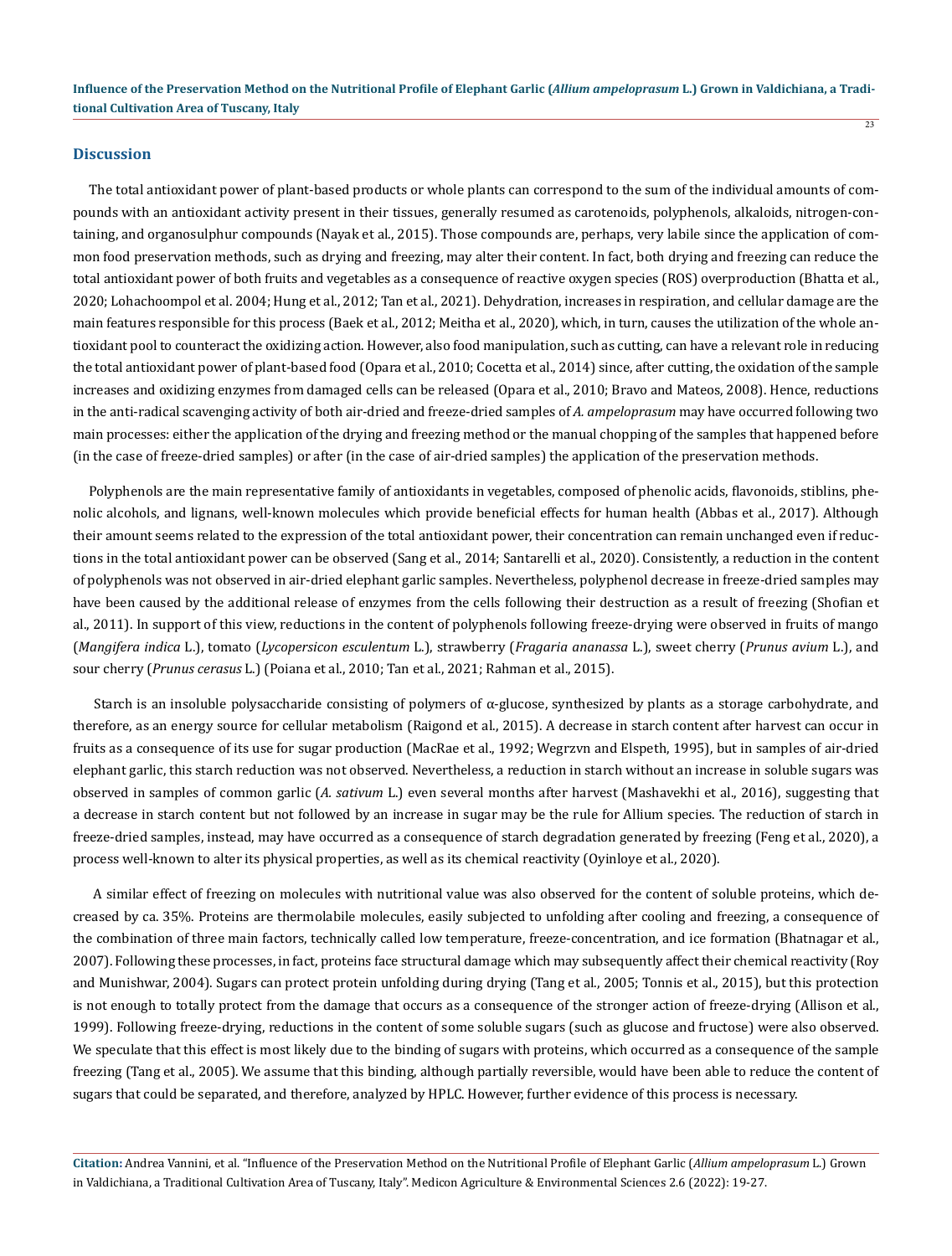The concentration of soluble sugars and the taste of plants are strictly intercorrelated (McCaughey et al., 2008). Freeze-drying reduced the total sweetness of elephant garlic, thus reducing also its palatability, a fundamental feature for the enjoyment of the product.

 Allicin is an organosulphur compound produced by garlic following its conversion from alliin, which occurs after clove breakage. This molecule, naturally produced as a defense against predation, has important features for human health, such as anti-cancer, antibacterial, and anti-diabetic properties (Borlinghaus et al., 2014). The amount of allicin measured in this study is consistent with the 0.4 mg/g reported in the literature (Kim et al., 2018). Differences in the content of allicin between fresh, air-dried, and freeze-dried samples were not observed, suggesting that the preservation method does not influence the concentration of this compound.

# **Conclusion**

 Two different methods, i.e. air-drying and freeze-drying, of preservation of elephant garlic cultivated in Valdichiana have different effects on the nutritional traits of this traditional crop plant. Compared to fresh samples, the traditional air-drying method causes significant reductions only in the total antioxidant power (-46%) and in the starch content (-22%), while the modern freeze-drying method negatively affects almost all the investigated parameters overall by about 40%. The content of allicin is not changed by the preservation method.

 In conclusion, although freeze-drying is considered one of the best methods for preserving plant-based food, attention should be paid to the effect of this process on the nutritional characteristics of the product. Lastly, since freeze-drying is a widely-used method of sample preparation prior to nutritional analysis, its use for this objective should be strongly reconsidered.

### **Acknowledgements**

 This research was funded by Regione Toscana-Project "Vero Aglione della Valdichiana-VAV" (PS-GO 45/2017-PSR FEASR 2014- 2020). The funders had no role in the design of the study; in the collection, analyses, or interpretation of data; in the writing of the manuscript, or in the decision to publish the results.

# **Conflict of interest**

The authors declare no conflict of interest.

# **References**

- 1. Abdou Bouba Armand., et al. "Effect of solar and electric drying on the content of the phenolic compounds and antioxidant activity of three varieties of onion (Allium cepa L)". International journal of biology, pharmacy and allied sciences (2012).
- 2. Abbas Munawar., et al. "Natural polyphenols: An overview". International Journal of Food Properties 20.8 (2017): 1689-1699.
- 3. [Al-Farsi Mohamed., et al. "Comparison of antioxidant activity, anthocyanins, carotenoids, and phenolics of three native fresh](https://pubmed.ncbi.nlm.nih.gov/16159191/) [and sun-dried date \(Phoenix dactylifera L.\) varieties grown in Oman". Journal of agricultural and food chemistry 53.19 \(2005\):](https://pubmed.ncbi.nlm.nih.gov/16159191/) [7592-7599.](https://pubmed.ncbi.nlm.nih.gov/16159191/)
- 4. [Allison S Dean., et al. "Hydrogen bonding between sugar and protein is responsible for inhibition of dehydration-induced protein](https://pubmed.ncbi.nlm.nih.gov/10328824/) [unfolding". Archives of Biochemistry and Biophysics 365.2 \(1999\): 289-298.](https://pubmed.ncbi.nlm.nih.gov/10328824/)
- 5. Amit Sadat Kamal., et al. "A review on mechanisms and commercial aspects of food preservation and processing". Agriculture & Food Security 6.1 (2017): 1-22.
- 6. Arya MS., et al. "Nutraceuticals in vegetables: New breeding approaches for nutrition, food and health: A review". Journal of Pharmacognosy and Phytochemistry 8.1 (2019): 677-682.
- 7. Baek Kwang-Hyun and Daniel Z Skinner. "Production of reactive oxygen species by freezing stress and the protective roles of antioxidant enzymes in plants". Journal of Agricultural Chemistry and Environment (2012).
- 8. Benjamini Yoav and Yosef Hochberg. "Controlling the false discovery rate: a practical and powerful approach to multiple testing". Journal of the Royal statistical society: series B (Methodological) 57.1 (1995): 289-300.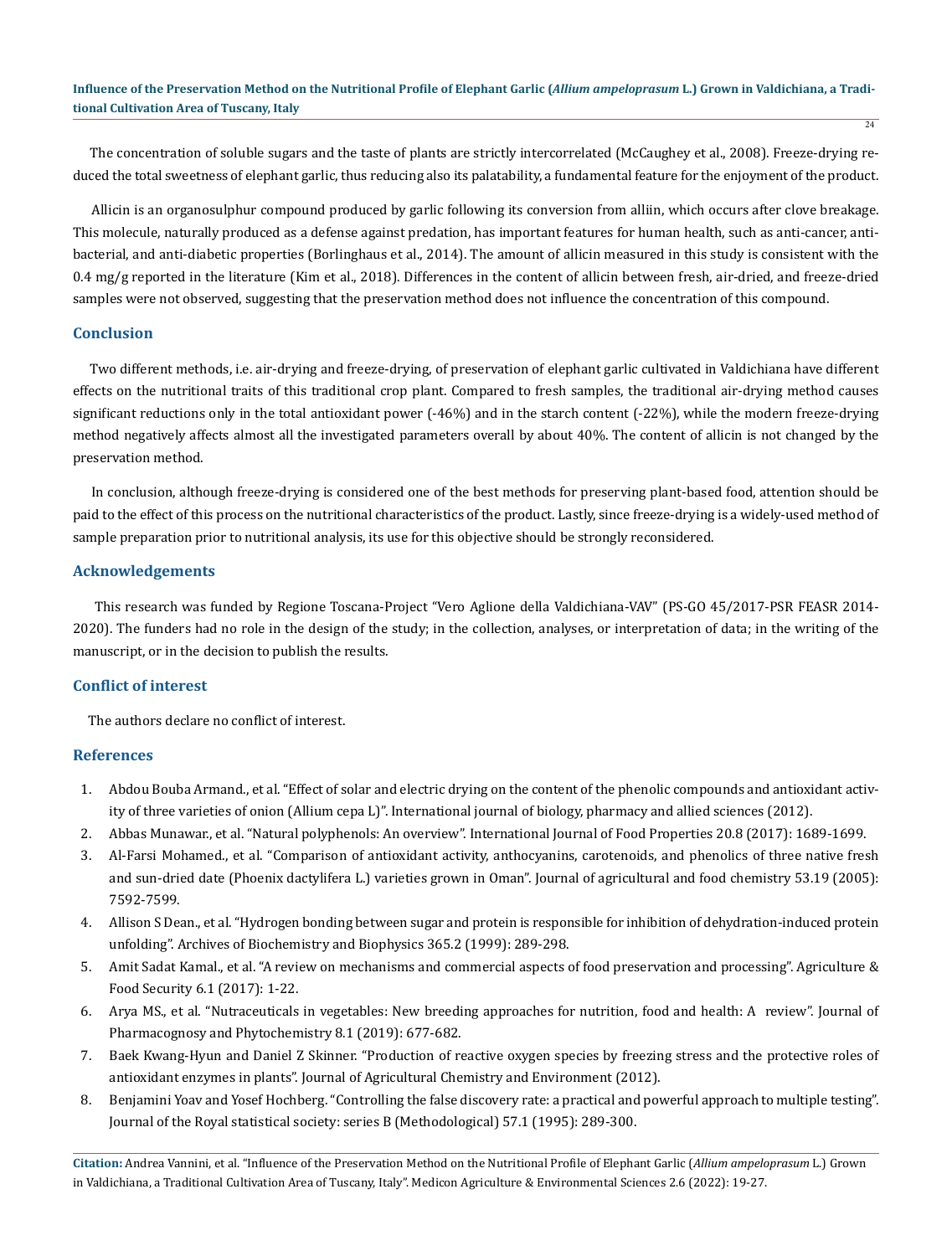- 9. [Bhatnagar Bakul S, Robin H Bogner and Michael J Pikal. "Protein stability during freezing: separation of stresses and mechanisms](https://pubmed.ncbi.nlm.nih.gov/17963151/) [of protein stabilization". Pharmaceutical development and technology 12.5 \(2007\): 505-523.](https://pubmed.ncbi.nlm.nih.gov/17963151/)
- 10. [Bhatta Sagar, Tatjana Stevanovic Janezic and Cristina Ratti. "Freeze-drying of plant-based foods". Foods 9.1 \(2020\): 87.](https://pubmed.ncbi.nlm.nih.gov/31941082/)
- 11. [Bradford Marion M. "A rapid and sensitive method for the quantitation of microgram quantities of protein utilizing the principle](https://pubmed.ncbi.nlm.nih.gov/942051/) [of protein-dye binding". Analytical biochemistry 72.1-2 \(1976\): 248-254.](https://pubmed.ncbi.nlm.nih.gov/942051/)
- 12. Brand-Williams Wendy, Marie-Elisabeth Cuvelier and CLWT Berset. "Use of a free radical method to evaluate antioxidant activity". LWT-Food science and Technology 28.1 (1995): 25-30.
- 13. Bravo Laura and Raquel Mateos. "Analysis of flavonoids in functional foods and nutraceuticals". Methods Anal Funct Foods Nutraceuticals 17 (2008): 147-206.
- 14. [Borlinghaus Jan., et al. "Allicin: chemistry and biological properties". Molecules 19.8 \(2014\): 12591-12618.](https://pubmed.ncbi.nlm.nih.gov/25153873)
- 15. [Ceccanti Costanza., et al. "Comparative phytochemical profile of the elephant garlic \(Allium ampeloprasum var. holmense\) and](https://pubmed.ncbi.nlm.nih.gov/32950006/) [the common garlic \(Allium sativum\) from the Val di Chiana area \(Tuscany, Italy\) before and after in vitro gastrointestinal diges](https://pubmed.ncbi.nlm.nih.gov/32950006/)[tion". Food Chemistry 338 \(2021\): 128011.](https://pubmed.ncbi.nlm.nih.gov/32950006/)
- 16. Chen Xiao-li., et al. "Sugar accumulation and growth of lettuce exposed to different lighting modes of red and blue LED light". Scientific Reports 9.1 (2019): 1-10.
- 17. Clarke, M. Carbohydrates, Industrial; Wiley-VCH: New York, NY, USA, (1995).
- 18. [de Diego Marta., et al. "Validated liquid chromatographic method for quantitative determination of allicin in garlic powder and](file:///C:/Users/medic/Downloads/New%20folder%20(4)/MCAES-22-RA-059/Proof/Validated%20liquid%20chromatographic%20method%20for%20quantitative%20determination%20of%20allicin%20in%20garlic%20powder%20and%20tablets) [tablets". Journal of separation science 30.16 \(2007\): 2703-2707.](file:///C:/Users/medic/Downloads/New%20folder%20(4)/MCAES-22-RA-059/Proof/Validated%20liquid%20chromatographic%20method%20for%20quantitative%20determination%20of%20allicin%20in%20garlic%20powder%20and%20tablets)
- 19. Cocetta Giacomo., et al. "Effect of cutting on ascorbic acid oxidation and recycling in fresh-cut baby spinach (Spinacia oleracea L.) leaves". Postharvest Biology and Technology 88 (2014): 8-16.
- 20. Esper A and W Mühlbauer. "Solar drying-an effective means of food preservation". Renewable energy 15.1-4 (1998): 95-100.
- 21. [Fedeli Riccardo., et al. "Bio-Based Solutions for Agriculture: Foliar Application of Wood Distillate Alone and in Combination with](https://pubmed.ncbi.nlm.nih.gov/35336778/) [Other Plant-Derived Corroborants Results in Different Effects on Lettuce \(Lactuca Sativa L.\)". Biology 11.3 \(2022\): 404.](https://pubmed.ncbi.nlm.nih.gov/35336778/)
- 22. Feng Wenjuan, Sen Ma and Xiaoxi Wang. "Recent advances in quality deterioration and improvement of starch in frozen dough". Grain & Oil Science and Technology 3.4 (2020): 154-163.
- 23. Grumezescu Alexandru Mihai and Alina Maria Holban, eds. Food quality: balancing health and disease, Academic Press 13 (2018).
- 24. Henríquez Carolina., et al. "Determination of antioxidant capacity, total phenolic content and mineral composition of different fruit tissue of five apple cultivars grown in Chile". Chilean journal of agricultural research 70.4 (2010): 523-536.
- 25. [Heimler Daniela., et al. "Rapid tests to assess the antioxidant activity of Phaseolus vulgaris L. dry beans". Journal of Agricultural](https://pubmed.ncbi.nlm.nih.gov/15826058/) [and Food Chemistry 53.8 \(2005\): 3053-3056.](https://pubmed.ncbi.nlm.nih.gov/15826058/)
- 26. Hung PV and TL Duy. "Effects of drying methods on bioactive compounds of vegetables and correlation between bioactive compounds and their antioxidants". International Food Research Journal 19.1 (2012).
- 27. Javed I, Waseem A and Ammad R. "Vegetables as a source of important nutrients and bioactive compounds: their human health benefits". MOJ Food Process Technol 7.4 (2019): 136-146.
- 28. [Kamiloglu Senem., et al. "A review on the effect of drying on antioxidant potential of fruits and vegetables". Critical reviews in food](https://pubmed.ncbi.nlm.nih.gov/26191781/) [science and nutrition 56.sup1 \(2016\): S110-S129.](https://pubmed.ncbi.nlm.nih.gov/26191781/)
- 29. [Kim Sunyoung., et al. "Comparative studies of bioactive organosulphur compounds and antioxidant activities in garlic \(Allium](https://pubmed.ncbi.nlm.nih.gov/28475377/) [sativum L.\), elephant garlic \(Allium ampeloprasum L.\) and onion \(Allium cepa L.\)". Natural product research 32.10 \(2018\): 1193-](https://pubmed.ncbi.nlm.nih.gov/28475377/) [1197.](https://pubmed.ncbi.nlm.nih.gov/28475377/)
- 30. Lebon Gaël., et al. "Flower abscission and inflorescence carbohydrates in sensitive and non-sensitive cultivars of grapevine". Sexual Plant Reproduction 17.2 (2004): 71-79.
- 31. [Lohachoompol Virachnee, George Srzednicki and John Craske. "The change of total anthocyanins in blueberries and their antiox](https://pubmed.ncbi.nlm.nih.gov/15577185/)[idant effect after drying and freezing". Journal of Biomedicine and Biotechnology 2004.5 \(2004\): 248-252.](https://pubmed.ncbi.nlm.nih.gov/15577185/)
- 32. [Loppi Stefano., et al. "Comparison of the Mineral and Nutraceutical Profiles of Elephant Garlic \(Allium ampeloprasum L.\) Grown](https://pubmed.ncbi.nlm.nih.gov/34681159/)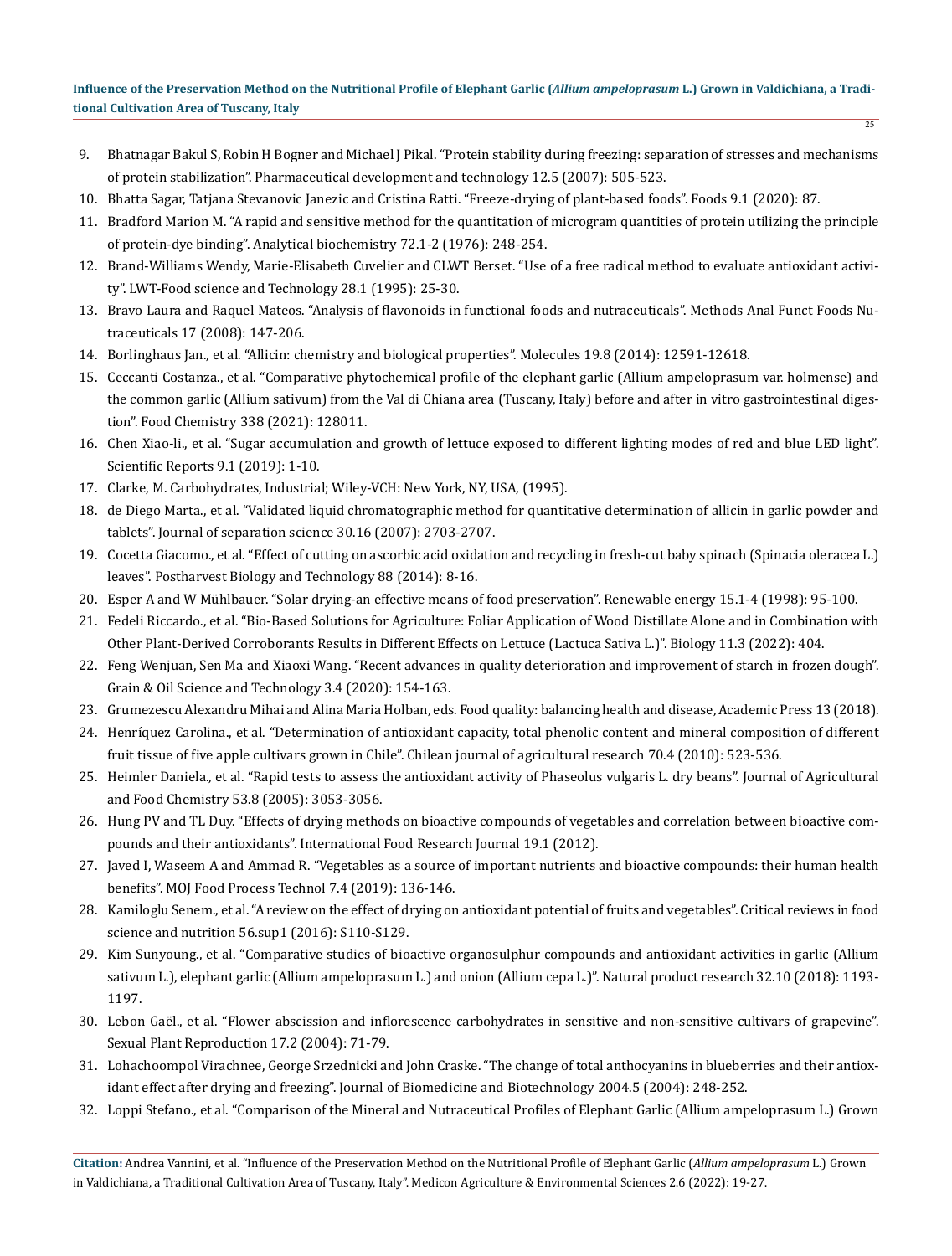[in Organic and Conventional Fields of Valdichiana, a Traditional Cultivation Area of Tuscany, Italy". Biology 10.10 \(2021\): 1058.](https://pubmed.ncbi.nlm.nih.gov/34681159/)

 $\frac{1}{26}$ 

- 33. [MacRae Elspeth., et al. "Carbohydrate metabolism during postharvest ripening in kiwifruit". Planta 188.3 \(1992\): 314-323.](https://pubmed.ncbi.nlm.nih.gov/24178320/)
- 34. [Mashayekhi Kambiz., et al. "Change in carbohydrate and enzymes from harvest to sprouting in garlic". Food Science & Nutrition](https://pubmed.ncbi.nlm.nih.gov/27247767/) [4.3 \(2016\): 370-376.](https://pubmed.ncbi.nlm.nih.gov/27247767/)
- 35. McCaughey Stuart A. "The taste of sugars". Neuroscience & Biobehavioral Reviews 32.5 (2008): 1024-1043.
- 36. Magwaza, Lembe Samukelo and Umezuruike Linus Opara. "Analytical methods for determination of sugars and sweetness of horticultural products-A review". Scientia Horticulturae 184 (2015): 179-192.
- 37. Meitha Karlia, Yonadita Pramesti and Sony Suhandono. "Reactive oxygen species and antioxidants in postharvest vegetables and fruits". International Journal of Food Science (2020).
- 38. [Nayak Balunkeswar, Rui Hai Liu and Juming Tang. "Effect of processing on phenolic antioxidants of fruits, vegetables, and grains-a](https://pubmed.ncbi.nlm.nih.gov/24915381/) [review". Critical reviews in food science and nutrition 55.7 \(2015\): 887-918.](https://pubmed.ncbi.nlm.nih.gov/24915381/)
- 39. [Neri Lilia., et al. "Antioxidant activity in frozen plant foods: Effect of cryoprotectants, freezing process and frozen storage". Foods](https://pubmed.ncbi.nlm.nih.gov/33348739/) [9.12 \(2020\): 1886.](https://pubmed.ncbi.nlm.nih.gov/33348739/)
- 40. [Nowak Dorota and Ewa Jakubczyk. "The freeze-drying of foods-The characteristic of the process course and the effect of its pa](https://pubmed.ncbi.nlm.nih.gov/33080983/)[rameters on the physical properties of food materials". Foods 9.10 \(2020\): 1488.](https://pubmed.ncbi.nlm.nih.gov/33080983/)
- 41. Oliveira Sara M, Teresa RS Brandao, and Cristina LM Silva. "Influence of drying processes and pretreatments on nutritional and bioactive characteristics of dried vegetables: A review". Food Engineering Reviews 8.2 (2016): 134-163.
- 42. Opara Umezuruike Linus and Majeed R Al‐Ani. "Antioxidant contents of pre‐packed fresh‐cut versus whole fruit and vegetables". British Food Journal (2010).
- 43. Oyinloye Timilehin Martins and Won Byong Yoon. "Effect of freeze-drying on quality and grinding process of food produce: A review". Processes 8.3 (2020): 354.
- 44. Papu Singh., et al. "Effect of drying characteristics of garlic-a review". Journal of Food Processing & Technology 5.4 (2014): 1.
- 45. Sohail Muhammad., et al. "Physicochemical and microbiological evaluation of sun dried tomatoes in comparison with fresh tomatoes". Pakistan Journal of Biochemistry and Molecular Biology 44.3 (2011): 106-109.
- 46. Priecina Liga and Daina Karklina. "Natural antioxidant changes in fresh and dried spices and vegetables". International Journal of Nutrition and Food Engineering 8.5 (2014): 492-496.
- 47. Poiana MA., D Moigradean and E Alexa. "Influence of home-scale freezing and storage on antioxidant properties and color quality of different garden fruits". Bulgarian Journal of Agricultural Science 16.2 (2010): 163-171.
- 48. R Core Team. "R: A language and environment for statistical computing". R Foundation for Statistical Computing, Vienna, Austria (2022).
- 49. Rahman MM., et al. "Effect of freeze drying on antioxidant activity and phenolic contents of Mango (Mangifera indica)". International Food Research Journal 22.2 (2015): 613.
- 50. [Raigond Pinky, Rajarathnam Ezekiel and Baswaraj Raigond. "Resistant starch in food: a review". Journal of the Science of Food](https://pubmed.ncbi.nlm.nih.gov/25331334/) [and Agriculture 95.10 \(2015\): 1968-1978.](https://pubmed.ncbi.nlm.nih.gov/25331334/)
- 51. Ramya V and Priya Patel. "Health benefits of vegetables". IJCS 7.2 (2019): 82-87.
- 52. [Roy Ipsita and Munishwar Nath Gupta. "Freeze‐drying of proteins: Some emerging concerns". Biotechnology and applied bio](https://pubmed.ncbi.nlm.nih.gov/15032737/)[chemistry 39.2 \(2004\): 165-177.](https://pubmed.ncbi.nlm.nih.gov/15032737/)
- 53. [Sang Saw Yei., et al. "Influence of drying treatments on antioxidant capacity of forage legume leaves". Journal of food science and](https://pubmed.ncbi.nlm.nih.gov/24803709/) [technology 51.5 \(2014\): 988-993.](https://pubmed.ncbi.nlm.nih.gov/24803709/)
- 54. Santarelli Veronica., et al. "Response of organic and conventional apples to freezing and freezing pre-treatments: Focus on polyphenols content and antioxidant activity". Food chemistry 308 (2020): 125570.
- 55. [Shofian Norshahida Mohamad., et al. "Effect of freeze-drying on the antioxidant compounds and antioxidant activity of selected](https://pubmed.ncbi.nlm.nih.gov/21845104/) [tropical fruits". International Journal of molecular sciences 12.7 \(2011\): 4678-4692.](https://pubmed.ncbi.nlm.nih.gov/21845104/)
- 56. Singh SAURABH and Mayanglambam Bilashini Devi. "Vegetables as a potential source of nutraceuticals and phytochemicals: A review". Int. J. Med. Pharm. Sci 5 (2015): 1-14.